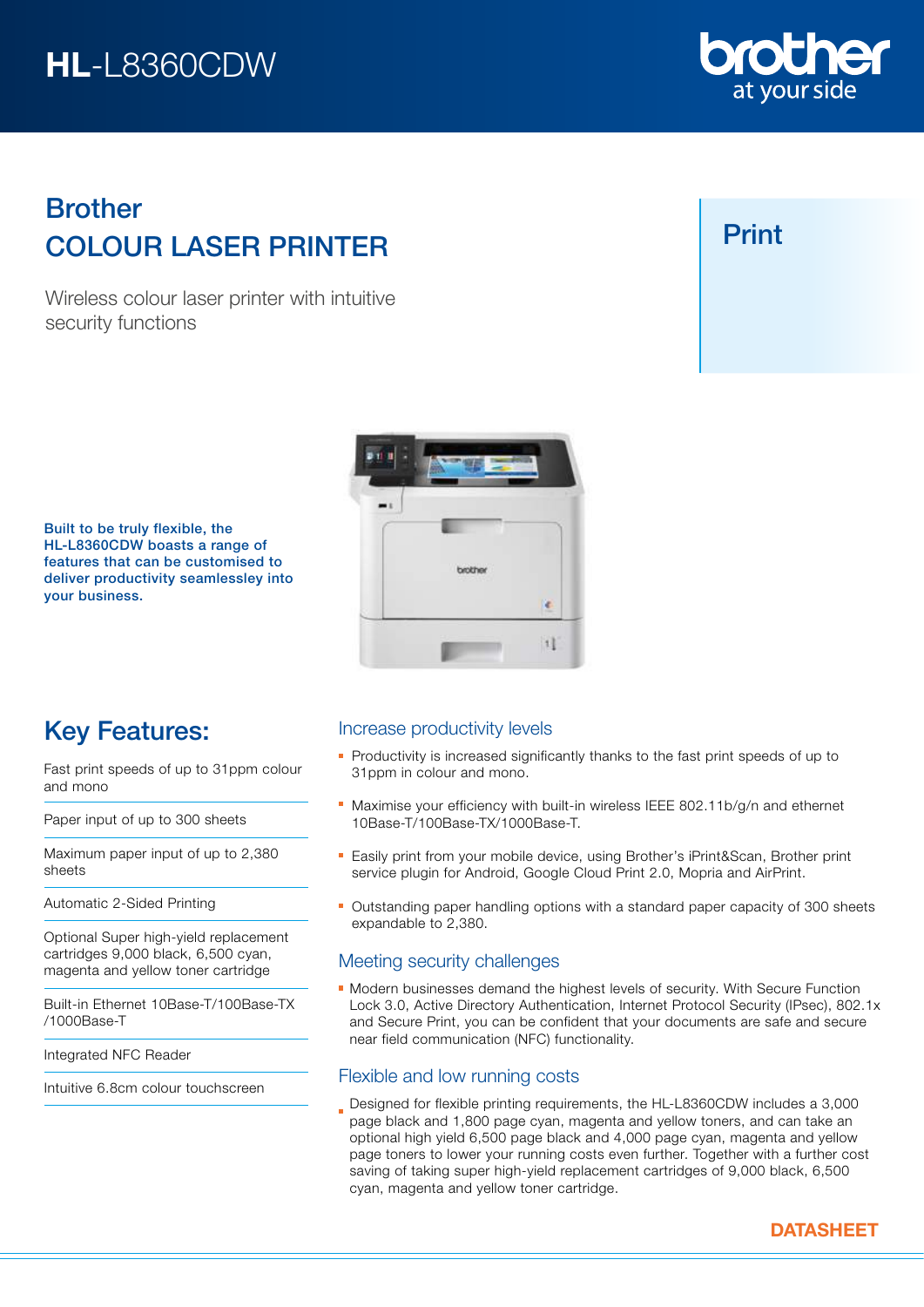## General

| ueneral                                                    |                                                                                                                                                                                                                                          |
|------------------------------------------------------------|------------------------------------------------------------------------------------------------------------------------------------------------------------------------------------------------------------------------------------------|
| Technology                                                 | Electrophotographic Laser Printer                                                                                                                                                                                                        |
| <b>Laser Classification</b>                                | Class 1 Laser Product (IEC60825-1:2007)                                                                                                                                                                                                  |
| <b>Processor</b>                                           | 800MHz - Sub:133MHz                                                                                                                                                                                                                      |
| <b>Print Speed Standard (A4)</b>                           | Up to 31ppm (pages per minute) colour &<br>mono                                                                                                                                                                                          |
| Print Speed 2-Sided (A4)                                   | Up to 14 sides per minute (7 sheets per<br>minute) colour & mono                                                                                                                                                                         |
| <b>Resolution</b>                                          | 2,400dpi (2,400 x 600dpi), 600 x 600dpi                                                                                                                                                                                                  |
| <b>Quiet Mode</b>                                          | A mode to reduce the printing noise by<br>reducing the print speed to 15ppm                                                                                                                                                              |
| Memory                                                     | 512MB                                                                                                                                                                                                                                    |
| Local Interface                                            | Hi-Speed USB 2.0 & USB Host                                                                                                                                                                                                              |
| <b>Wired Network Interface</b>                             | Ethernet 10Base-T/100Base-TX/1000Base-T                                                                                                                                                                                                  |
| <b>Wireless Network Interface</b>                          | IEEE 802.11b/g/n                                                                                                                                                                                                                         |
| <b>Display</b>                                             | 6.8cm Colour Touchscreen                                                                                                                                                                                                                 |
| <b>FPOT (First Print Out Time)</b>                         | Less than 15 seconds colour & mono from<br>ready mode                                                                                                                                                                                    |
| Warm-Up Time                                               | Less than 29 seconds from sleep mode                                                                                                                                                                                                     |
| <b>Print Languages</b>                                     | PCL6, BR-Script3 (PostScript®3™ Language<br>Emulation), PDF 1.7, XPS 1.0                                                                                                                                                                 |
| <b>Embedded Fonts (PCL)</b>                                | 66 scalable fonts, 12 bitmap fonts, 16<br>barcodes                                                                                                                                                                                       |
| <b>Embedded Fonts (Postscript)</b>                         | 66 scalable fonts                                                                                                                                                                                                                        |
| <b>Embedded Barcodes (PCL)</b>                             | Code39, Interleaved 2 of 5, FIM (US-PostNet),<br>Post Net (US-PostNet), EAN-8, EAN-13,<br>UPC-A, UPC-E, Codabar, ISBN (EAN),<br>ISBN (UPC-E), Code128 (set A, set B, set<br>C), EAN128 (set A, set B, set C), Code93,<br>GS1Databar, MSI |
|                                                            |                                                                                                                                                                                                                                          |
| <b>Printer Driver</b>                                      |                                                                                                                                                                                                                                          |
| <b>Windows</b> <sup>®</sup>                                | Windows $10^{\circ}$ (32 & 64 bit editions)<br>Windows $8^{\circ}$ (32 & 64 bit editions)<br>Windows $7^{\circ}$ (32 & 64 bit editions)<br>Windows® Server 2016, 2012, 2012R2<br>& 2008R2<br>Windows® Server 2008 (32 & 64 bit editions) |
| Macintosh <sup>5</sup>                                     | Mac OS 10.10.5, 10.11.x, 10.12.x                                                                                                                                                                                                         |
| Linux <sup>5</sup>                                         | CUPS, LPD/LPRng (x86/x64 environment)                                                                                                                                                                                                    |
| <b>PostScript Universal</b><br>Printer Driver              | Driver for Windows <sup>®</sup> that enables you to print<br>to any network or locally connected Brother<br>laser printer that supports PostScript                                                                                       |
| <b>PCL Driver</b>                                          | Generic PCL XL driver                                                                                                                                                                                                                    |
| <b>USB Host</b>                                            |                                                                                                                                                                                                                                          |
| <b>Direct Print</b>                                        | Print directly from a USB flash memory drive.<br>The supported file formats include: PDF ver-<br>sion1.7, JPEG, Exif+JPEG, PRN (created by<br>own printer driver), TIFF (scanned by Brother<br>model), XPS version 1.0                   |
| <b>NFC Reader</b>                                          |                                                                                                                                                                                                                                          |
| <b>Integrated NFC Reader</b>                               | Supports NFC cards for secure<br>authentication and NFC supported mobile<br>devices for direct printing                                                                                                                                  |
| <b>External NFC Card Reader</b><br>Support                 | Support for external NFC readers via the front<br>USB port                                                                                                                                                                               |
|                                                            |                                                                                                                                                                                                                                          |
| <b>Standard Paper Handling</b><br>Paper Input <sup>2</sup> | Lower Tray - 250 sheets<br>Multi Purpose Tray - 50 sheets                                                                                                                                                                                |

| <b>Optional Paper Handling</b>       |                                                                                                                                                                                                                                                                                                                                                                             |  |
|--------------------------------------|-----------------------------------------------------------------------------------------------------------------------------------------------------------------------------------------------------------------------------------------------------------------------------------------------------------------------------------------------------------------------------|--|
| Paper Input <sup>2</sup>             | 250 Sheets (LT-330CL)<br>500 Sheets (LT-340CL)<br>Maximum of 3 optional trays (LT-330CL)<br>or maximum of 2 optional trays (LT-340CL<br>and/or LT-330CL)<br>4 x 520 sheet tower tray (TT-4000 & TC-4000)                                                                                                                                                                    |  |
| <b>Paper Sensors</b>                 |                                                                                                                                                                                                                                                                                                                                                                             |  |
| Input                                | Onscreen & optional email alerts notifying<br>you when any of the paper input trays are<br>nearly empty or empty                                                                                                                                                                                                                                                            |  |
| <b>Media Specification</b>           |                                                                                                                                                                                                                                                                                                                                                                             |  |
| <b>Media Types &amp; Weights</b>     | Standard Tray - plain, recycled, coloured<br>and letterhead (between 60 - 105g/m <sup>2</sup> )<br>Multi Purpose Tray - plain, recycled, bond,<br>coloured, letterhead and glossy <sup>8</sup> paper<br>(between 60 -163g/m <sup>2</sup> )<br>2-sided Print - plain, recycled, coloured,<br>letterhead and glossy <sup>8</sup> paper<br>(between 60 - 105g/m <sup>2</sup> ) |  |
| <b>Envelope &amp; Label Printing</b> | Yes, from the Multi Purpose Tray: support for<br>10 envelopes up to 10mm total thickness                                                                                                                                                                                                                                                                                    |  |
| <b>Media Sizes</b>                   | Standard Tray - A4, Letter, A5, A5(Long<br>Edge), A6, Executive, Legal, Folio,<br>Mexico Legal<br>Manual Feed Slot - Width: 76.2mm to<br>215.9mm x Length: 127mm to 355.6mm<br>2-sided Print - A4                                                                                                                                                                           |  |
| <b>Printer Functions</b>             |                                                                                                                                                                                                                                                                                                                                                                             |  |
| N-up Printing <sup>3</sup>           | Reduce up to 2, 4, 9, 16 or 25 A4 pages into<br>just one A4 page<br>(Mac, up to 2, 4, 6, 9, or 16)                                                                                                                                                                                                                                                                          |  |
| Poster Printing <sup>4</sup>         | Enlarge 1 A4 page into a poster using 4, 9,<br>16 or 25 A4 pages                                                                                                                                                                                                                                                                                                            |  |
| <b>Watermark Printing4</b>           | Watermark your documents with predefined<br>text or with your own user-defined messages                                                                                                                                                                                                                                                                                     |  |
| <b>ID Printing<sup>4</sup></b>       | Add identification to your printed documents<br>(date & time, short custom message or<br>PC username)                                                                                                                                                                                                                                                                       |  |
| Manual 2-Sided Print <sup>4</sup>    | Manual 2-sided printing<br>(recommended for media not<br>supported by automatic 2-sided print)                                                                                                                                                                                                                                                                              |  |
| <b>Automatic 2-Sided Print</b>       | Print on both sides of the paper<br>automatically                                                                                                                                                                                                                                                                                                                           |  |
| <b>Booklet Printing4</b>             | Print documents in A5 booklet format using<br>automatic or manual 2-sided print                                                                                                                                                                                                                                                                                             |  |
| Print Profiles <sup>3</sup>          | Store your favourite driver settings as profiles<br>to easily recall them                                                                                                                                                                                                                                                                                                   |  |
| <b>Mobile / Web Based Printing</b>   |                                                                                                                                                                                                                                                                                                                                                                             |  |
| iPrint&Scan (Android)                | Print directly from a smart phone or tablet<br>running the Android Operating System                                                                                                                                                                                                                                                                                         |  |
| iPrint&Scan (iPad / iPhone)          | Print directly from an iPad / iPhone                                                                                                                                                                                                                                                                                                                                        |  |
| iPrint&Scan<br>(Windows® Phone)      | Print directly from a smart phone running the<br>Windows <sup>®</sup> Phone Operating System                                                                                                                                                                                                                                                                                |  |
| Print&Scan<br>(Windows® 8, 10 & RT)  | Print directly from a Windows® 8, 10 or<br><b>Windows RT Tablet</b>                                                                                                                                                                                                                                                                                                         |  |
| Google Cloud Print 2.0               | Print most common file types from any<br>Google Cloud Print enabled application                                                                                                                                                                                                                                                                                             |  |
| <b>Apple AirPrint</b>                | Print most common file types from any Apple<br>AirPrint enabled application                                                                                                                                                                                                                                                                                                 |  |
| Mopria                               | Print most common file types from Mopria<br>supported Android devices                                                                                                                                                                                                                                                                                                       |  |
| <b>Android Print Service Plugin</b>  | Print from Android devices without a<br>dedicated App                                                                                                                                                                                                                                                                                                                       |  |
| Box <sup>6</sup>                     | Print from Box without using a PC                                                                                                                                                                                                                                                                                                                                           |  |
| <b>Dropbox</b> <sup>6</sup>          | Print from Dropbox without using a PC                                                                                                                                                                                                                                                                                                                                       |  |
| Google Drive <sup>6</sup>            | Print from Google Drive without using a PC                                                                                                                                                                                                                                                                                                                                  |  |

**OneDrive<sup>6</sup>** Print from Microsoft OneDrive without using a PC

' Approx declared yield value in accordance with ISO/IEC 19798<br><sup>2</sup> Calculated with 80g/m<sup>2</sup> paper<br><sup>4</sup> Windows® & Mac only<br><sup>4</sup> Windows® only<br><sup>5</sup> Optional download

° Must be web connected<br><sup>7</sup> Maximum number of printed pages per month can be used to compare designed durability between like Brother products.<br>For maximum printer life, it is best to choose a printer with a duty cycle th